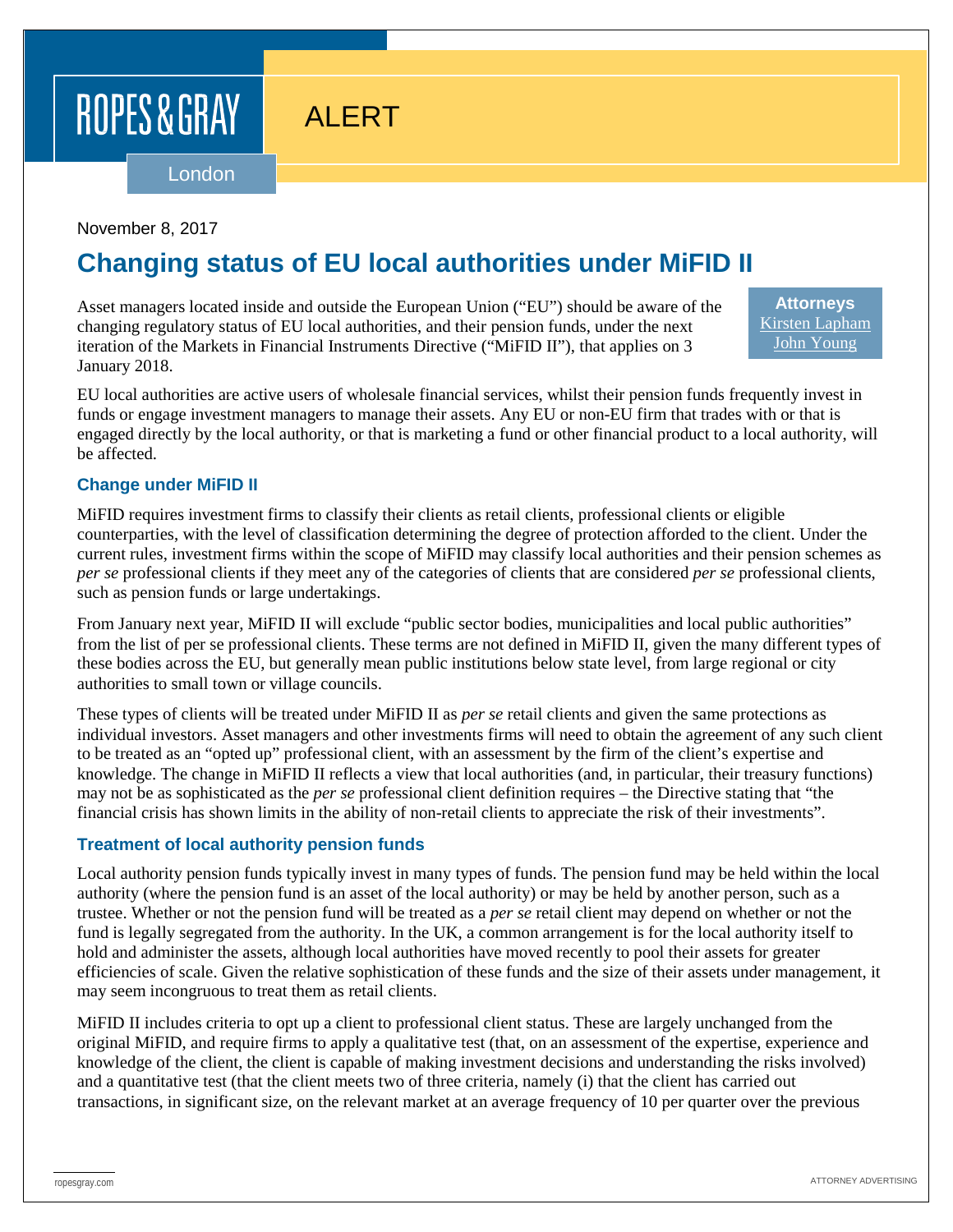### ROPES&GRAY

ALERT | 2

four quarters; (ii) that the size of the client's financial instrument portfolio exceeds 500,000 euros; and (iii) that the client works or has worked in the financial sector for at least one year in a professional position, which requires knowledge of the transactions or services envisaged). Under MiFID II, Member States may adopt additional or alternative criteria for the assessment of the expertise and knowledge of local authorities when they ask to be treated as professional clients.

These tests have largely been applied to date to individual investors. As such, questions arise in applying these tests to local authorities – for instance, when assessing whether the client has prior experience of working in the financial sector. In its work implementing MiFID II into UK law, the UK Financial Conduct Authority ("FCA") set its own criteria for the opt-up for UK local authorities, and provided guidance on application of the client's expertise, experience and knowledge, such as where investment decisions are made by a committee – in that circumstance, the firm may take a collective view of the expertise, experience and knowledge of committee members. Also, in light of the difficulties associated with applying some of the quantitative criteria to local authorities, the FCA added a fourth criterion to this test, that the client is subject to the Local Government Pension Scheme Regulation for its pension administration business. This will assist local authority pension fund administrators that wish to opt up to meet the quantitative test. The FCA also changed the portfolio size threshold from 500,000 euros (more suitable for an individual investor) to £10m, to reflect its policy goal of restricting the ability of the smallest and less sophisticated investor to opt up. The tests apply separately when dealing with a local authority for the administration of a pension scheme as opposed to the local authority's treasury function.

Firms will need to have regard to the local implementation of the test in other EU jurisdictions in which their local authority clients may be located.

#### **Impact on asset managers**

Asset managers that are engaged directly by a local authority or its pension fund – in particular, in the context of a segregated account mandate – should take steps to opt up the local authority. Although MiFID II has granted many of the pre-existing client protections for retail clients to professional clients, the implications of performing an investment service for a retail investor include stricter application of the "suitability" check when giving investment advice or performing portfolio management and the "appropriateness" check for execution only business.

To the extent they have the power to do so, asset managers are well advised to take steps to opt up local authority pension schemes that invest in their funds under management. The Alternative Investment Fund Managers Directive ("AIFMD") does not confer any particular protections on retail investors in alternative investment funds, although local law may do so. However, AIFMD allows marketing of alternative investment funds to retail investors only at the discretion of individual Member States, and managers are advised to opt up existing investors that are local authority pension funds or find that their future ability to market to such investors is limited. Additionally, the new EU Packaged Retail Investment and Insurance Products Regulation (applying from 31 December 2017) requires production of the "key information document" ("KID") for distribution of any fund to any retail investor in the EU – the time and expense of producing the KID to admit a single or small number of retail investors into a fund may be disproportionate.

#### **Impact on non-EU firms**

Where a non-EU asset manager has been engaged directly by the local authority (in particular, for a segregated account mandate), the asset manager should take steps to opt-up the local authority – although there are unresolved questions on the power of non-EU managers to perform the opt up. Whilst the non-EU manager will not be subject to the substantive requirements in MiFID that apply to EU firms that face retail clients, it may be prudent to perform the opt-up for the following reasons. Firstly, it may find its ability to market other services or products (such as interests in successor funds) to retail investors curtailed in the future. Secondly, where a non-EU manager is performing an investment service governed by MiFID directly to a local authority (such as a segregated mandate), the manager will need to have regard to the new rules in MiFID II on "third country" (non-EU) firms that provide such services to retail clients. Under current rules, the ability of a non-EU firm to market a service to, and provide a service to, retail